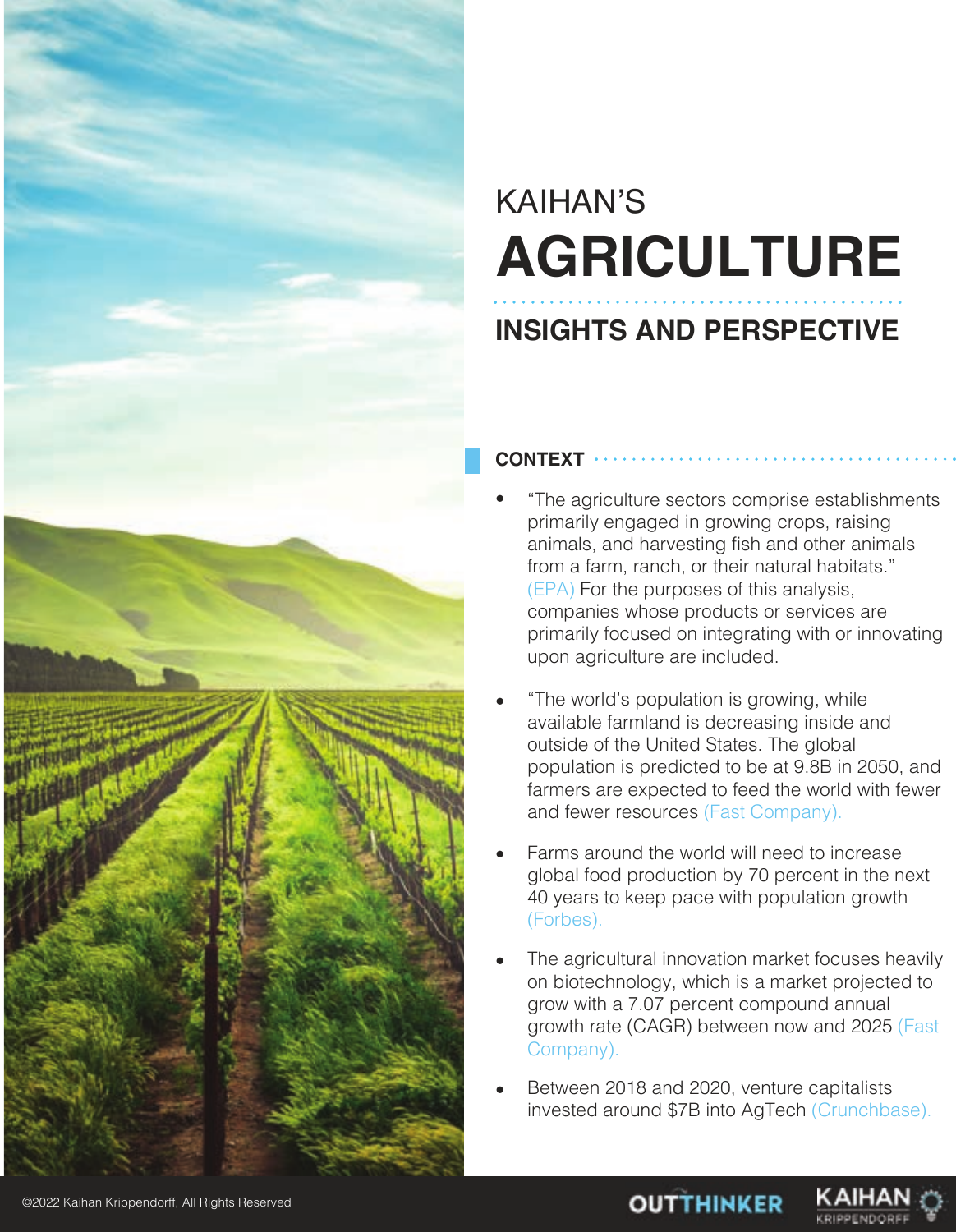#### **TRENDS**

#### **1. Smart Farming:**

- Overall employment in the agriculture sector has dropped over 30 percent since 1950, and food demand is expected to increase by 50 percent by 2050. The AgTech industry is full of need and opportunity. Tech startups in the agriculture sector see the best opportunity in building tools and platforms for private and corporate farms that enable farmers to do more with less (Fast Company).
- Drones are increasingly utilized in seeding, and it is estimated that 80 percent of drone sales by 2025 will be for agricultural purposes (Fast Company).
- With consumers increasingly desiring proximity to the food they consume, blockchain technology is making its way into food production to allow for transparency in food production. Companies utilize IoT in their technology to assist farmers in analyzing their crop yields (Business Insider). Other IoT applications allow farmers to measure temperature, soil properties, air quality, and even monitor the wellbeing of livestock.
- The use of data and analytics at the individual plant level and "precision agriculture" are growing quickly. Those using precision technology have seen a 15 percent average cost reduction and a 13 percent average growth in yields. Innovation in precision farming is expected to be a \$43B market by 2025 (Fast Company). •
- Automation technology like self-steering and driverless tractors, automated irrigation, planting, and seed spraying was already a \$400M market in 2018.
- IBM's Food Trust created an "ecosystem" of producers, suppliers, manufacturers,and retailers which utilizes blockchain technology to unite aspects of food production in permission based, permanent, shared record of food production systems and supply chains (IBM).

#### **2. Alternatives to Conventional Food:**

- While plant-based meat makes up just 1 percent of the overall meat market as of this writing, it is predicted to grow to 11 percent of the market by 2035; with possible changes to regulations on conventional meat or better support for farmers producing ingredients for plant-based meats, alternative proteins could grow to 22 percent of the market in the same time (Forbes).
- The economy is expected to reach "peak meat," the year that animal protein consumption begins to decline, by 2030. (Forbes). It was estimated that the meat supply chain lost \$20B in 2020.
- American demand for plant-based protein grew tremendously during the COVID-19 pandemic, with sales up by a staggering 264 percent at the beginning of May 2020 (CB Insights). Conventional meat giants JBS, Tyson, Smithfield, Hormel, and Cargill have all begun to offer their own lineup of plant-based alternatives. Oat milk sales showed a 347 percent increase in 2020 over 2019, while dairy sales were on the decline (CB Insights). Overall, the retail food market in 2019 grew by 2.2 percent, but plant-based foods saw an 11.4 percent growth spurt. Plant-based alternative companies such as Beyond Meat, Impossible Foods, and Good Catch Foods are receiving serious funding from private and corporate investors. •
- Two billion people around the globe have a diet including insects; more than 1,000 insect species are consumed for food in 80 percent of countries. (CB Insights). The insects-as-food industry is expected to see a CAGR of 43.5 percent between 2020 and 2026, with an expected market valuation of \$710B. (Global Market Insights).

**OUTTHINKER** 

KAIHA KRIPPENDOR

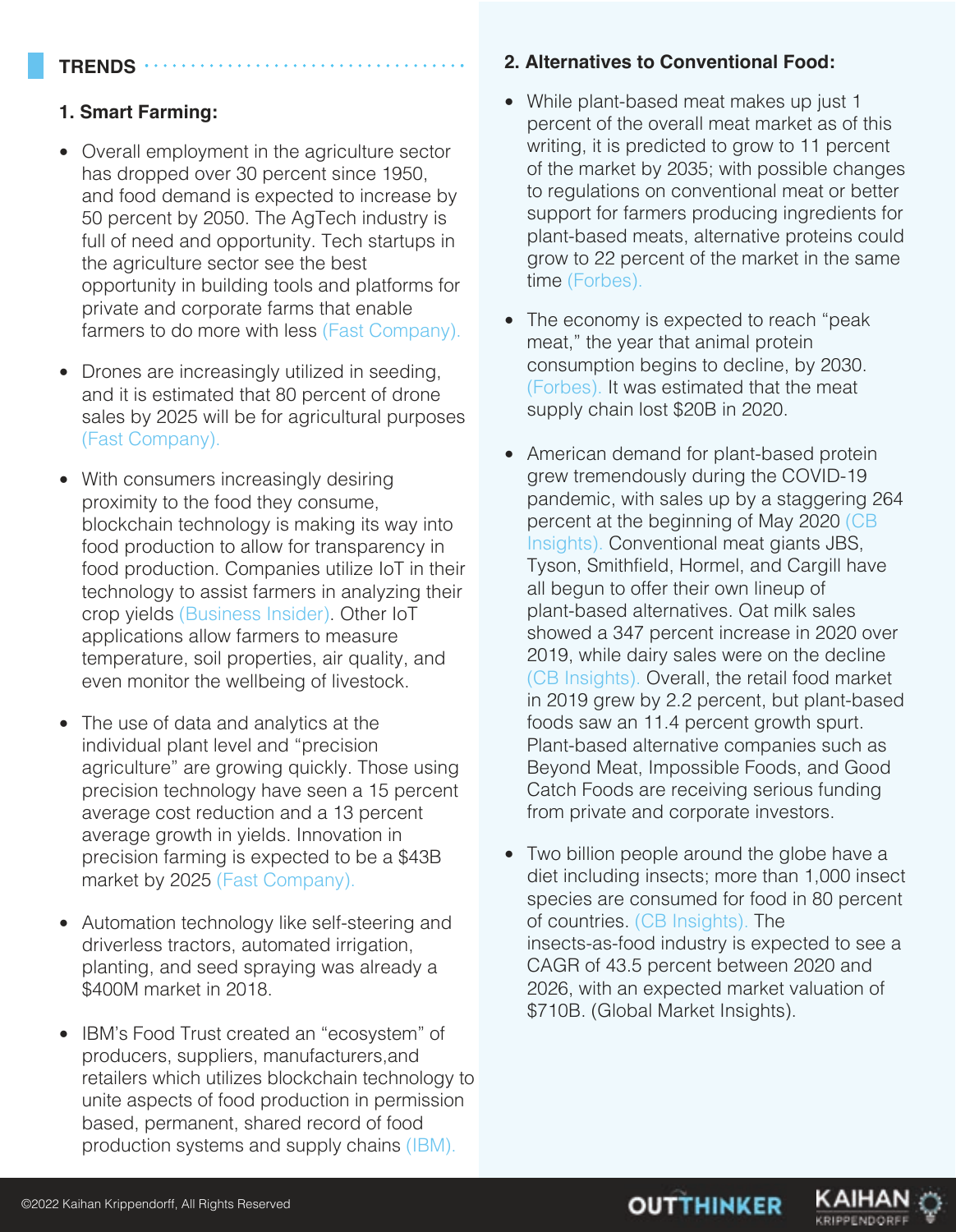#### **3. Regenerative Agriculture:**

- Climate change is driving innovative change in agriculture. Eighty-six percent of consumers want food that is "good for the world and good for me"; that is, organic, fair-trade, and ecologically responsible (BCG).
- By 2050, harvests are projected to see an average loss of 17 percent; arable land will decrease by 20 percent per capita; and 5.7 billion people may be threatened by water scarcity (Bayer).
- PepsiCo is investing in regenerative agriculture in partnership with tens of thousands of farmers on 7 million acres of farmland in its supply chain to reverse the effects of its agricultural footprint (Fast Company); the investment is estimated to eliminate 3 million tons of greenhouse gases.
- The growth of vertical farming, as well as hydro-, aero-, and aquaponics have resulted in reduced water consumption, increased crop production, lowered emissions, and increased food quality (Babylon Micro Farms).
- Biotech companies such as Inari are reengineering gene-editing technology to develop new varieties of the most widely consumed crops in the world, like corn, soybean, and wheat, to grow efficiently and sustainably (Forbes).

#### **4. Urbanization of Agriculture:**

- With demand for arable land increasing year after year, individuals and organizations have sought ways to maximize land, even in unexpected places. Indoor farming in urban environments creates new opportunities.
- Plenty, a pioneer in indoor farming, grows greens in an indoor facility in southern San Francisco (Fast Company). The indoor, vertical footprint allows Plenty to produce 150 to 350 times as much as a conventional farm would in the same ground area.
- AeroFarms commandeered a former steel factory in Newark, New Jersey to grow greens vertically at a rate 70 times higher than a conventional farm, and using 95 percent less water (Fast Company).
- In Westbrook, Maine (and Chicago and Philadelphia soon), Vertical Harvest combines urban farming with affordable housing by employing residents in the building to tend to crops growing in the same building (Fast Company).
- Gotham Greens, based in Queens, New York, grows food just minutes from the homes of New Yorkers in an effort to decentralize food production and increase urban proximity to fresh food (The Washington Post).



KAIHA

KRIPPENDOR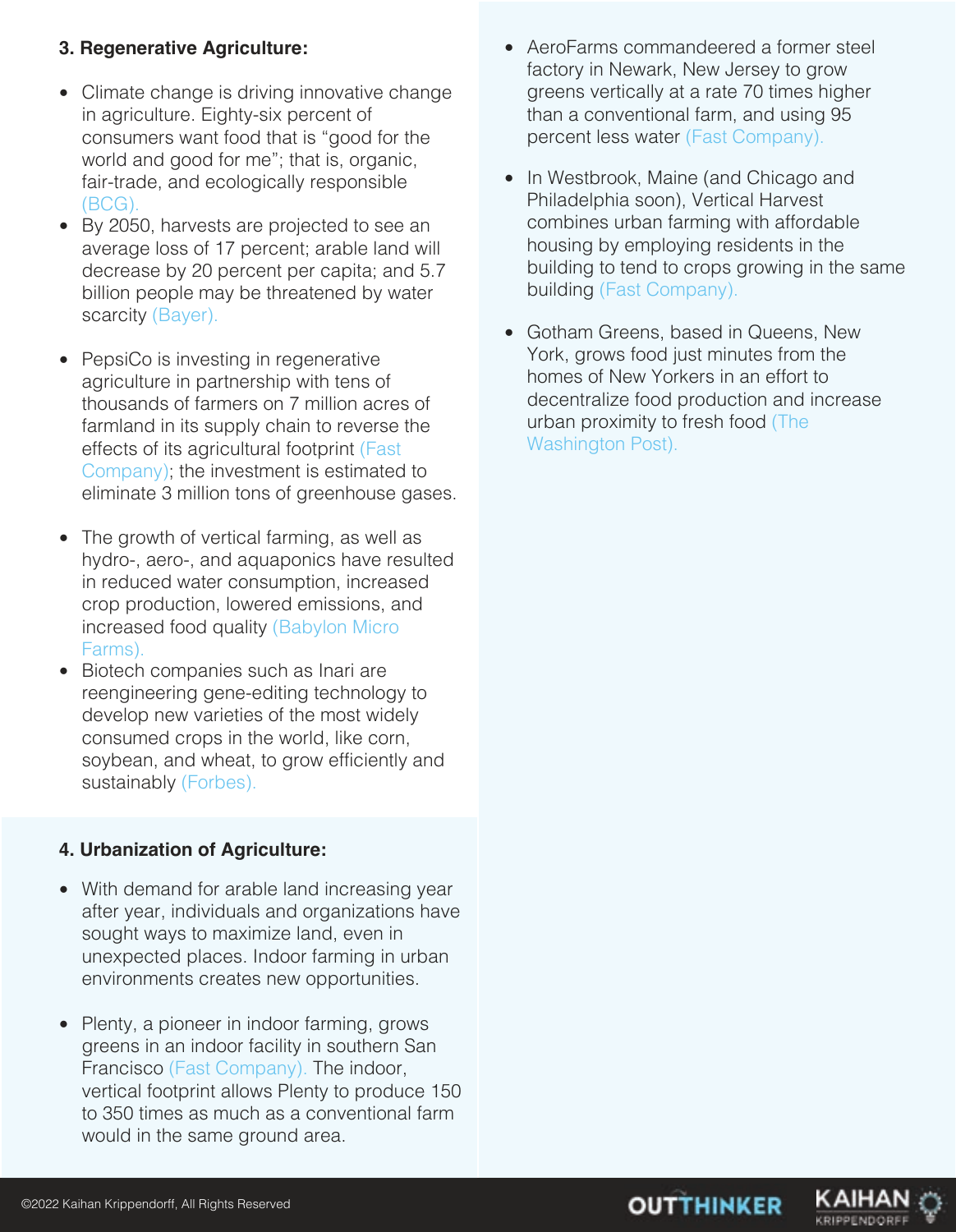| <b>Leverage</b><br><b>Point</b> | "8Ps" of<br><b>Strategy</b>                                                                                                                                                                | <b>Opportunity</b><br>for Disruption | <b>Recommended Leverage Points</b>                                                                                                                                                                                                                                                                                                                                                                                                                                                                      |
|---------------------------------|--------------------------------------------------------------------------------------------------------------------------------------------------------------------------------------------|--------------------------------------|---------------------------------------------------------------------------------------------------------------------------------------------------------------------------------------------------------------------------------------------------------------------------------------------------------------------------------------------------------------------------------------------------------------------------------------------------------------------------------------------------------|
| Position                        | The farmers,<br>individual and<br>corporate,<br>that you are<br>targeting. The<br>need of the<br>agricultural<br>industry that<br>you seek to<br>fill.                                     | 3                                    | What technologies do you control that can<br>help you tap into market segments that you<br>previously thought unreachable?<br>What are the potential business alliances you<br>could think about with key players in the<br>segment to serve your customers with<br>integrated solutions? (Serving customers with<br>more integrated solutions example: serving<br>farmers with fertilizers, crop protection and<br>other).                                                                             |
| Product                         | The products<br>you offer, and<br>the<br>characteristic<br>s that affect<br>their value to<br>customers.<br><b>The</b><br>technology<br>you develop<br>for producing<br>those<br>products. | 8                                    | What moves are your organization taking to<br>implement Big Data and analytics to your<br>operations? What IoT and blockchain<br>applications can you use?<br>What tools and technology could you utilize<br>or develop to improve food quality,<br>traceability, and production?<br>How can you develop a more sustainable<br>production model to accommodate<br>constraints on arable land?<br>What is the future business model needed to<br>serve new differentiated products to your<br>customers? |
| Promotion                       | How you<br>connect with<br>farmers and<br>consumers<br>across a<br>variety of<br>locations and<br>industries.                                                                              | 8                                    | How are you connecting your product with<br>individual and corporate farms who could<br>utilize it?                                                                                                                                                                                                                                                                                                                                                                                                     |

**KAIHAN**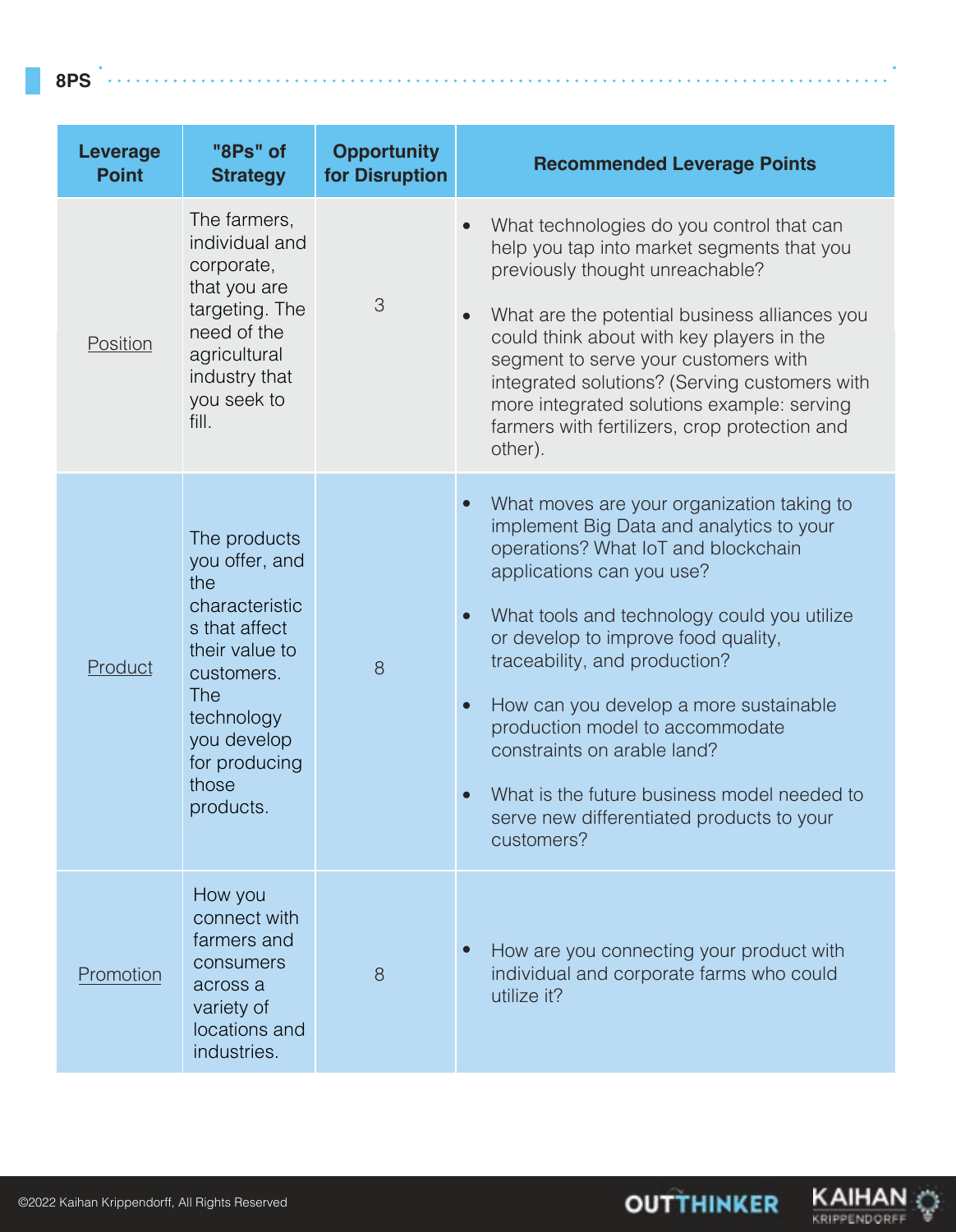| <b>Leverage</b><br><b>Point</b> | "8Ps" of<br><b>Strategy</b>                                                                                                                          | <b>Opportunity</b><br>for Disruption | <b>Recommended Leverage Points</b>                                                                                                                                                                                                                                                                                                                                                                                                                             |
|---------------------------------|------------------------------------------------------------------------------------------------------------------------------------------------------|--------------------------------------|----------------------------------------------------------------------------------------------------------------------------------------------------------------------------------------------------------------------------------------------------------------------------------------------------------------------------------------------------------------------------------------------------------------------------------------------------------------|
| Promotion                       | How to make<br>consumers,<br>producers,<br>and other<br>stakeholders<br>aware of your<br>products and<br>services.                                   | 8                                    | How could you anticipate market and<br>$\bullet$<br>customer needs to make customers<br>interested in accessing your differentiated<br>products?                                                                                                                                                                                                                                                                                                               |
| Price                           | How<br>consumers<br>and other<br>members of<br>the<br>agricultural<br>supply chain<br>pay for<br>access to<br>agricultural<br>products.              | $\overline{7}$                       | What elements of value comprise your<br>$\bullet$<br>pricing? How do each of those elements<br>satisfy the varying needs of your customers?                                                                                                                                                                                                                                                                                                                    |
| Placement                       | How food<br>products<br>reach<br>consumers.<br>How the<br>technologies,<br>data, and<br>services<br>reach<br>stakeholders<br>in the supply<br>chain. | 8                                    | What new paths might exist for helping<br>$\bullet$<br>consumers access the food they desire?<br>How are you adapting your operations and<br>$\bullet$<br>supply chain to accommodate consumers'<br>desire for proximity to the food they eat?<br>How could you anticipate customer<br>expectation to make products more<br>accessible to customers/agile supply chain?<br>Have you considered urbanization as a part<br>$\bullet$<br>of your growth strategy? |

KAIHAN

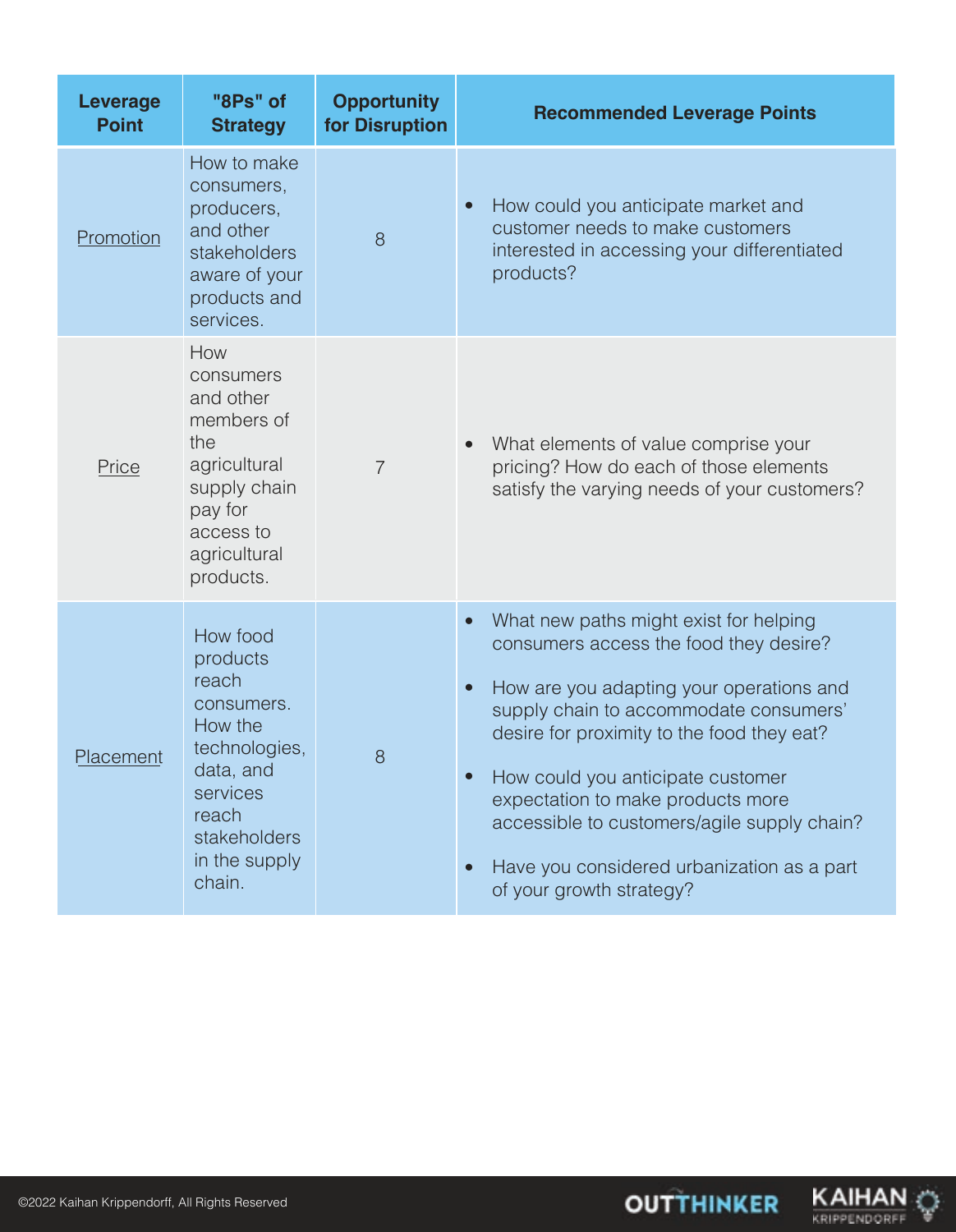| <b>Leverage</b><br><b>Point</b> | "8Ps" of<br><b>Strategy</b>                                                                                                                                        | <b>Opportunity</b><br>for Disruption | <b>Recommended Leverage Points</b>                                                                                                                                                                                                                                                                                                                                                                                                                                                                                        |
|---------------------------------|--------------------------------------------------------------------------------------------------------------------------------------------------------------------|--------------------------------------|---------------------------------------------------------------------------------------------------------------------------------------------------------------------------------------------------------------------------------------------------------------------------------------------------------------------------------------------------------------------------------------------------------------------------------------------------------------------------------------------------------------------------|
| Physical<br>Experience          | How your<br>food satisfies<br>the needs<br>and desires<br>of your<br>customer.<br>How the<br>services you<br>provide to<br>agribusiness<br>fulfill their<br>needs. | 8                                    | Where does your food rate on a taste,<br>appearance, and freshness scale?<br>Could the services you provide to companies<br>and farms in the agriculture industry be<br>expanded to meet more needs?<br>What senses does your food affect besides<br>hunger? How does your customer extract<br>value from your food in addition to<br>consumption?                                                                                                                                                                        |
| Processes                       | Guiding your<br>food<br>production<br>operations in<br>a manner<br>cognizant of<br>social<br>pressure.                                                             | 8                                    | How can you manage the supply chain<br>differently to improve traceability and reduce<br>waste?<br>How can you innovate systems in production,<br>processing, storing, shipping, retailing, etc.?<br>What are new capabilities to increase<br>sustainability (impact on the environment, or<br>ESG) components?                                                                                                                                                                                                           |
| People                          | The choices<br>you make<br>regarding<br>hiring,<br>organizing,<br>and<br>incentivizing<br>your people<br>and your<br>culture.                                      | $\overline{4}$                       | How are you leveraging the agricultural<br>experience of your staff bottom-up to achieve<br>your vision?<br>How do you anticipate new organizational<br>capabilities needed to perform your future<br>strategy (innovation, exponential<br>technologies needed, agile customer<br>relationship, innovative supply chain)?<br>How do you manage your talents to assure<br>suitable development with exposure in the<br>agrifood main challenges/allowing a more<br>sustainable view of the<br>opportunities/cross-sectors? |



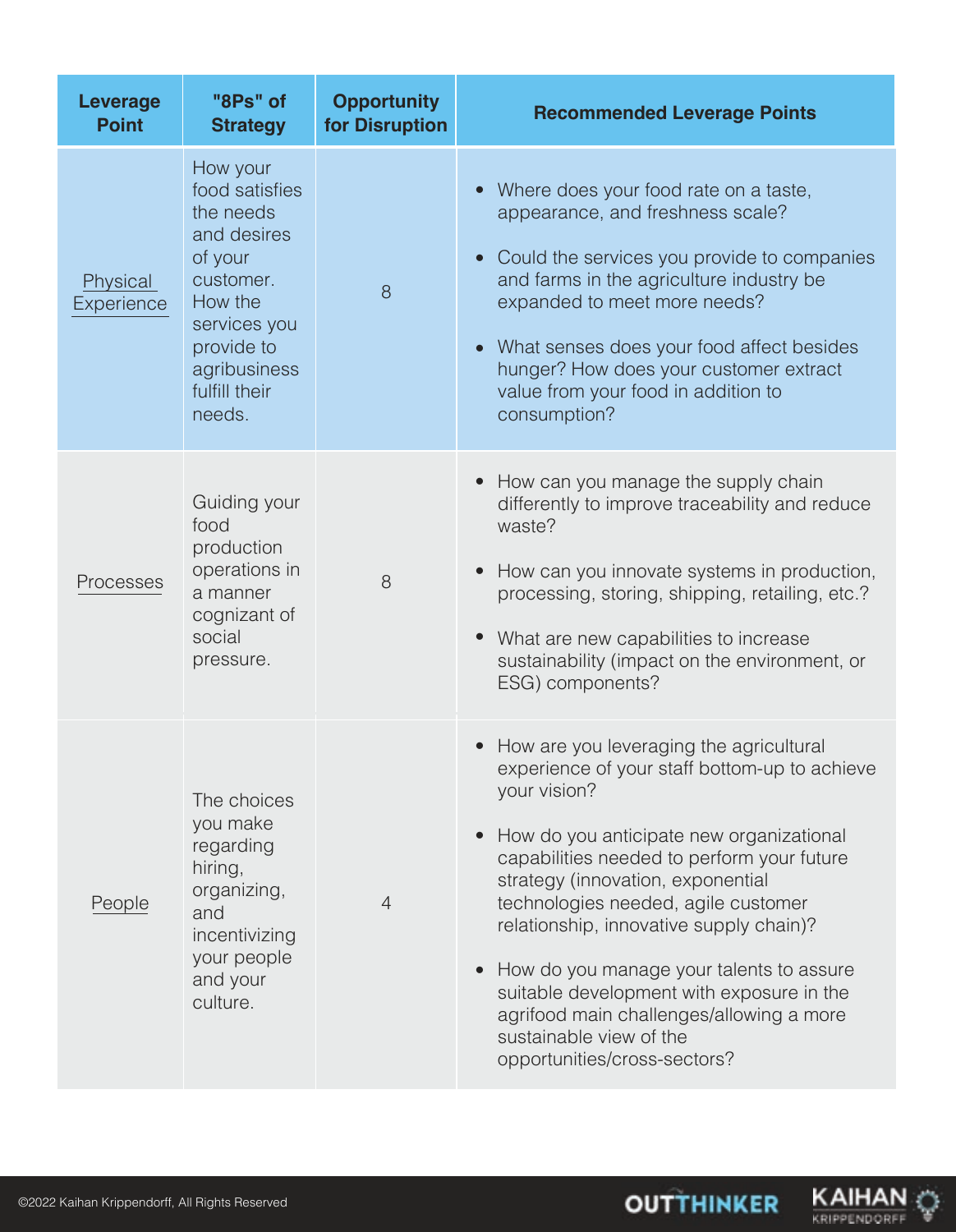# **IMPOSSIBLE**

- Impossible Foods was founded as a producer of plant-based substitutes for meat, dairy, and fish in 2011 and has received total funding of \$1.6B to date (Crunchbase).  $\bullet$
- The Impossible Burger, their top seller, is already positioned in supermarkets and featured in partnerships with Burger King and Disney (Reuters).
- Using food science and engineering, the company uses soybeans and yeast in a process in which they extract genetically modified heme, a protein additive that gives the Impossible Burger its meat-like flavor (Green Matters).
- The company presents that its food production generates 87 percent less greenhouse gas, uses 95 percent less land, and 75 percent less water than conventional  $\bullet$
- beef operations. The company has recently released plant-based substitute Impossible Sausage in a partnership with Starbucks (Impossible Foods), and is currently developing an •
- alternative to pork. Valued at \$4B in 2020, the company now retails in over 20,000 stores, beyond the 150 it initially sold in. •



company focused on increasing profitability, sustainability, and health in food production (Crunchbase). • AgTech company Indigo was founded in

- They innovated on the technology of microbially-treated seeds using a bio-coating which reduces or eliminates the need for chemical inputs that place a burden on the environment (The Counter).
- Indigo created a global data-gathering "apparatus" called Indigo Research Partners (IRP), or "The World's Largest Agricultural Lab," which harnesses one trillion data points per day from drones, satellites, and sensors around the world (The Counter).
- Their Terraton Initiative connects farmers with an eye on regenerative agriculture with corporations who seek to offset their carbon footprint with environmentally friendly investment. The company aims to sequester 1 trillion tons of carbon dioxide in the next few decades through the initiative (Fast Company).



- Freight Farms was founded in 2013 as a producer and designer of modular, scalable farming systems (Freight Farms).
- Freight Farms released the first hydroponic container farm in 2013, and now offers 10 different farm systems in its lineup.
- Freight Farms developed the farmhand® suite, IoT-based farm management software that provides optimization and automation tools for container farmers.
- In their new Greenery S model, Freight Farms uses IoT-connected sensors and cameras integrated with its farmhand® software to give farmers control over air, lighting, water,<br>AgTech company Indigo was founded in<br>2014 as a microbiology and biotechnology

**OUTTHINKER** 

KAIHAI

KRIPPENDORFI